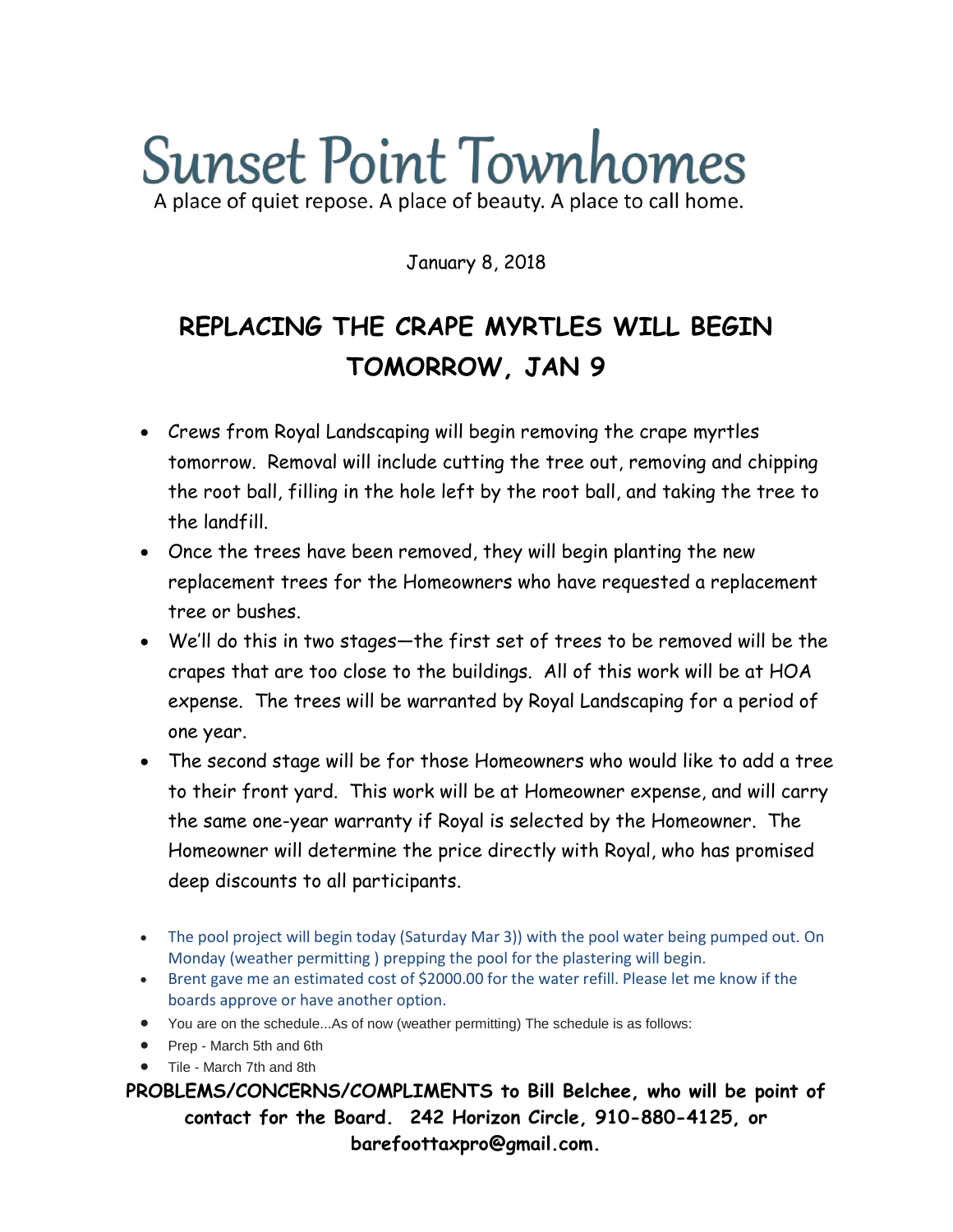- Plaster March 10th
- 28 day start up process begins when pool is full of water which would be the 10th if you decide to truck in the water.
- 28 days process should be done approx April 7th and would be ready for swimming when you decide to open pool.
- Please let me know if you have any questions. I will be in touch early next week to discuss some details (placement of dumpster, draining pool etc)
- Thanks!
- Brit Jordan

The pool water has been removed and the prepping has started as of 7:00 this morning. I spoke with Brent and he mentioned that he needs an answer on the water replacement within the next couple of days so he can schedule. With weather permitting the main part of the project will be completed by the end of the week and Refill of the pool should take place.

 Please let me know your decision about the water replacement ASAP… (estimated cost \$2000.00)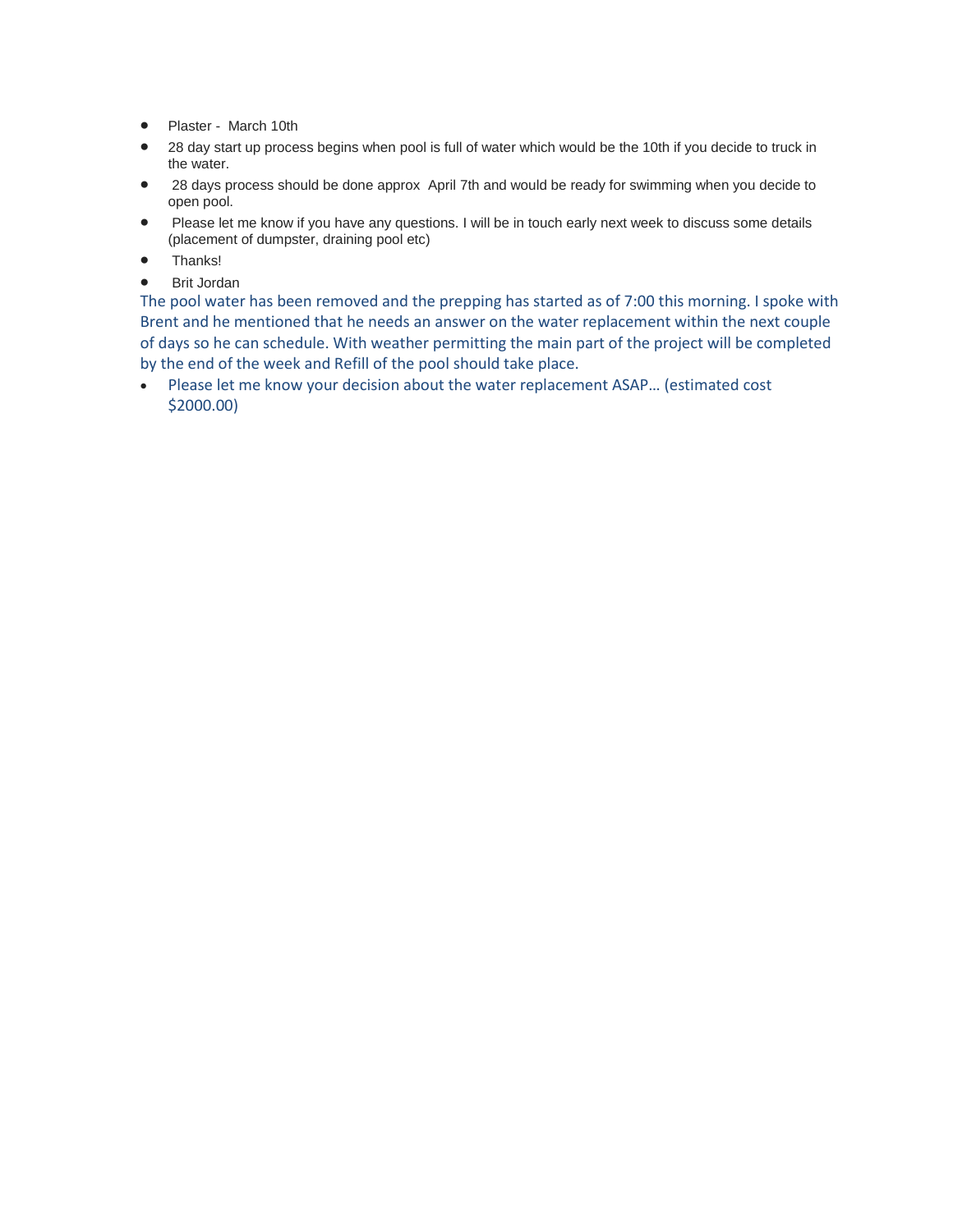#### **NO INCREASE IN MONTHLY ASSESSMENTS**

- The budget was approved by the Board at the December meeting, and will be presented as usual at the Community Meeting in March, 2018.
- 2018 will be the  $5<sup>th</sup>$  consecutive year we have had no increase in Monthly Assessments, and the  $5<sup>th</sup>$  consecutive year we anticipate no Special Assessments.
- Key numbers from the most recent financial report of Nov 30, 2017:

|                                                 | Cash Account<br>$\bigcirc$                         | \$40,448                |
|-------------------------------------------------|----------------------------------------------------|-------------------------|
|                                                 | Capital Reser4ve<br>$\circ$                        | \$142,570               |
|                                                 | Overdue Homeowner Accounts:<br>$\circ$             | \$1,240, which includes |
|                                                 | Uncollected Assessments<br>$\blacksquare$          | \$660                   |
|                                                 | Uncollected Capital Contribution<br>$\blacksquare$ | \$150                   |
|                                                 | Late Fees<br>$\blacksquare$                        | \$430                   |
| Capital Improvement Items include:<br>$\bullet$ |                                                    |                         |
|                                                 | <b>Road Improvement</b><br>$\circ$                 | \$9,000                 |
|                                                 | Tree Replacement<br>$\circ$                        | \$27,000                |
|                                                 | Fence Replacement<br>$\circ$                       | \$8,000                 |
|                                                 | $\circ$ Pool Resurfacing (maybe)                   | \$8,000                 |
|                                                 | <b>Capital Reserve Contribution</b><br>$\circ$     | \$10,137                |

Fence Replacement—Have you noticed that the wooden fence behind Hightide is falling down?

- o It's 611 feet long, and we're going to replace it this winter.
- o But first we had to clear all the undergrowth that has grown up over the years, and to remove some trees that had just grown too tall for our Landscaping service to handle. (They're limited to 15 feet above ground level), and some of these trees have reached 25 feet or more.
- o No Owner-installed trees will be removed.
- o Last week Royal cleared the undergrowth of this 611 foot fence as well as the 250 feet of the fence adjoining India Hook Road.
- o Today the tall trees are being removed.